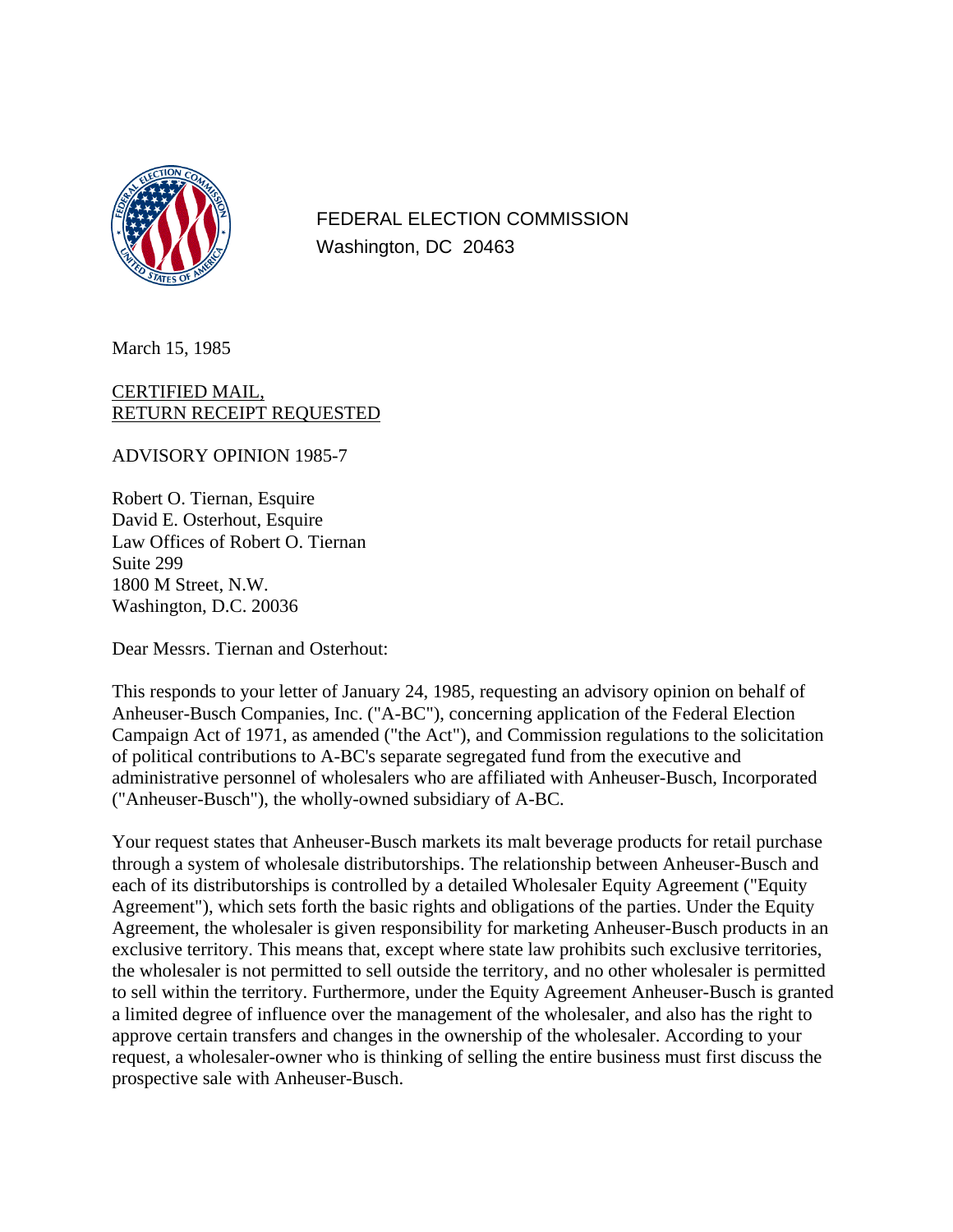You also state that the Equity Agreement contains provisions spelling out various operating, sales and merchandising methods and standards that must be adhered to by the wholesaler. In the event such requirements are not met, Anheuser-Busch has a limited right to terminate the Equity Agreement. In certain extreme and serious situations, involving a material breach of the Equity Agreement, Anheuser-Busch has the right to terminate the brewer-wholesaler relationship immediately, without following any of the deficiency termination procedures.

Your request also explains that the Equity Agreement gives Anheuser-Busch a right of participation in the wholesaler's business and financial planning (unless prohibited by state law), and requires the wholesaler to provide certain financial information to Anheuser-Busch to facilitate market and financial planning. The Equity Agreement notes, however, that the financial information required by Anheuser-Busch shall not include matters pertaining to the products of other brewers.

You ask whether, in light of this factual situation, A-BC is permitted to solicit contributions to its separate segregated fund from the executive and administrative personnel of wholesalers that operate under the aforementioned Equity Agreements with Anheuser-Busch.

The Act and Commission regulations permit a corporation to solicit "the executive or administrative personnel of its subsidiaries, branches, divisions, and affiliates and their families." 11 CFR 114.5(g)(1), also compare 2 U.S.C. 441b(b)(6). Although the term "affiliate" is not defined in this context, the Commission has followed the indicia of affiliation that are applied in determining the affiliated status of political committees for purposes of the anti-proliferation rule in 2 U.S.C. 441a(a)(5). Among the indicia sufficient to establish affiliation are: 1) provisions of by-laws, constitutions, or other documents by which one "entity has the authority, power, or ability to direct another entity; and 2) the authority, power, or ability to hire, appoint, discipline, discharge, demote, or remove or otherwise influence the decision of the officers or members of an entity. 11 CFR  $100.5(g)(2)$ ,  $110.3(a)(1)(iii)$ .

In a series of opinions involving corporate franchisees and licensees, the Commission has found affiliation to exist on the basis of the corporation's continuing control and direction over the business policies, practices and procedures of the franchisees or licensees as well as on the nature and extent of the licensees' or franchisees' contractual obligations to the corporation. See Advisory Opinions 1977-70, 1978-61, and 1979-38 (copies enclosed). See also Advisory Opinion 1983-48, copy enclosed. With respect to the situation presented in your request, however, the Commission concludes that the degree of influence exercised by Anheuser-Busch over the wholesalers is insufficient to meet the standard set forth in the Commission's previous opinions.

Under the Equity Agreement, the wholesaler maintains its status as an independent business, and its independence is not significantly impaired by its contractual relationship with Anheuser-Busch. For example, even though Anheuser-Busch has a limited right to approve the wholesaler's designation of a Successor-Manager, the Equity Agreement clearly states that the wholesaler retains responsibility for the management of its own business, and that Anheuser-Bush will not attempt to usurp the right of the wholesaler to choose its own manager. See Paragraph 3 of the Equity Agreement. Further evidence of the wholesalers' independence from Anheuser-Busch is